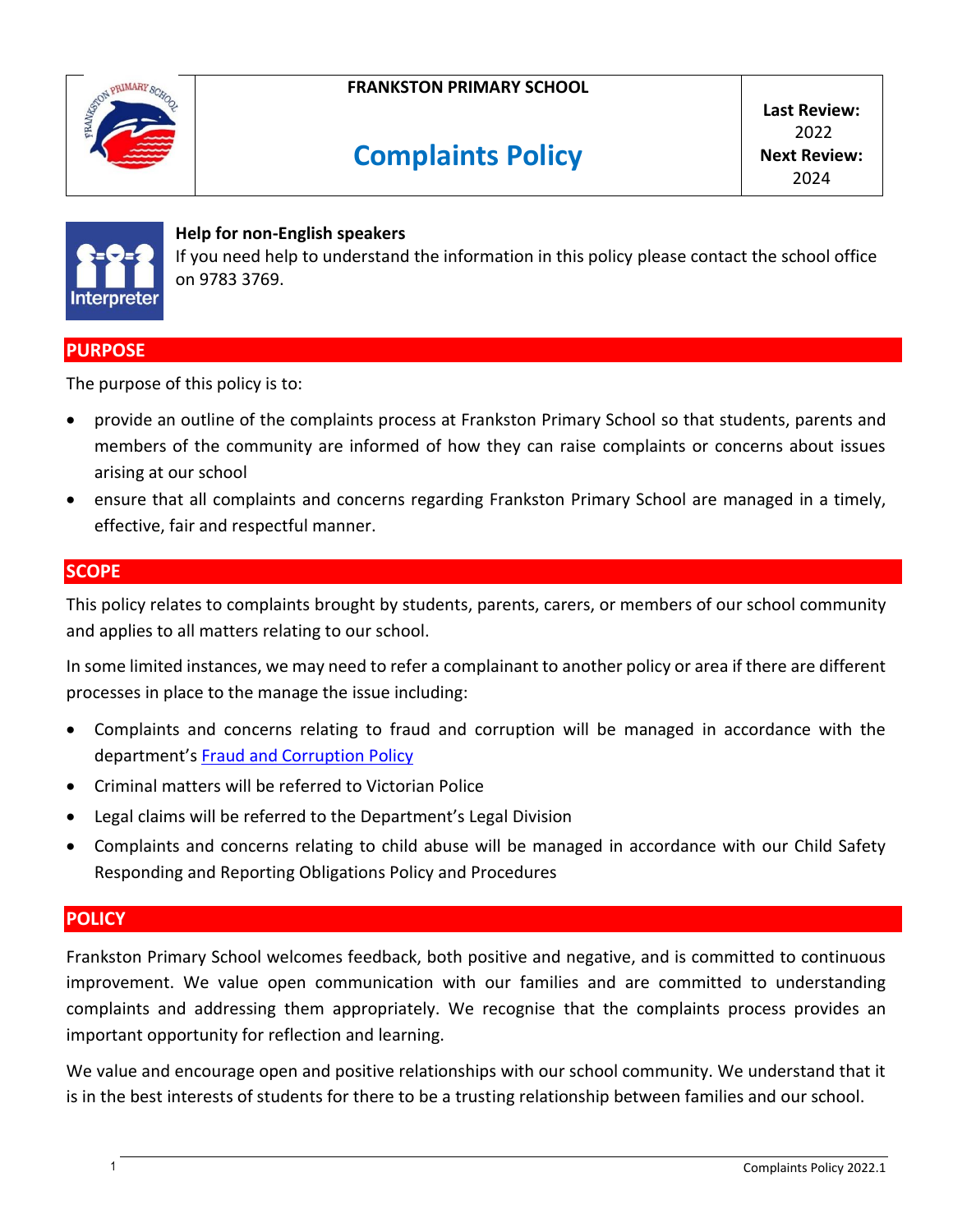When addressing a complaint, it is expected that all parties will:

- be considerate of each other's views and respect each other's role
- be focused on resolution of the complaint, with the interests of the student involved at the centre
- act in good faith and cooperation
- behave with respect and courtesy
- respect the privacy and confidentiality of those involved, as appropriate
- operate within and seek reasonable resolutions that comply with any applicable legislation and Department policy.
- recognise that schools and the Department may be subject to legal constraints on their ability to act or disclose information in some circumstances.

# **Complaints and Concerns Process for Students**

Frankston Primary School acknowledges that issues or concerns can cause stress or worry for students and impact their wellbeing and learning. Frankston Primary School encourages our students to raise issues or concerns as they arise so that we can work together to resolve them.

Students with a concern or complaint can raise them with a trusted adult at school, for example, with your classroom teacher, Wellbeing staff, Education Support staff or Assistant Principal or Principal. This person will take your concern or complaint seriously and will explain to you what steps we can take to try to resolve the issue and support you.

You can also ask your parent, carer or another trusted adult outside of the school, to talk to us about the issue instead. Information about our parent/carer complaints and concerns process is outlined further below. The parent/carer process also applies to students who are mature minors, refer to the Education Department's policy: [Mature Minors and Decision Making.](https://www2.education.vic.gov.au/pal/mature-minors-and-decision-making/policy)

Other ways you can raise a concern or complaint with the school include:

- talking to a member of the student representative council about your concern and any suggestions you have for resolving it
- participating in our Attitudes to School Survey (for Grades 4-6)
- participating in our student forums

Further information and resources to support students to raise issues or concerns are available at:

- [Report Racism Hotline](https://www.vic.gov.au/report-racism-or-religious-discrimination-schools) (call 1800 722 476) this hotline enables students to report concerns relating to racism or religious discrimination
- [Reach Out](https://au.reachout.com/?gclid=CjwKCAiAgbiQBhAHEiwAuQ6BktaB5xneGFK3TnOql5c5eZ7af7dDm9ffLZa7N59FEtbtQzVIk8sGWhoC8N0QAvD_BwE)
- [Headspace](https://headspace.org.au/)
- [Kids Helpline](https://kidshelpline.com.au/?gclid=CjwKCAiAgbiQBhAHEiwAuQ6Bkro6UD2EBcRILznFnRhKjfi5I84jJlUa0fyiiYLQ4mHx5sXTStxH8BoCCEIQAvD_BwE) (call 1800 55 1800)
- [Victorian Aboriginal Education Association](https://www.vaeai.org.au/) (VAEAI)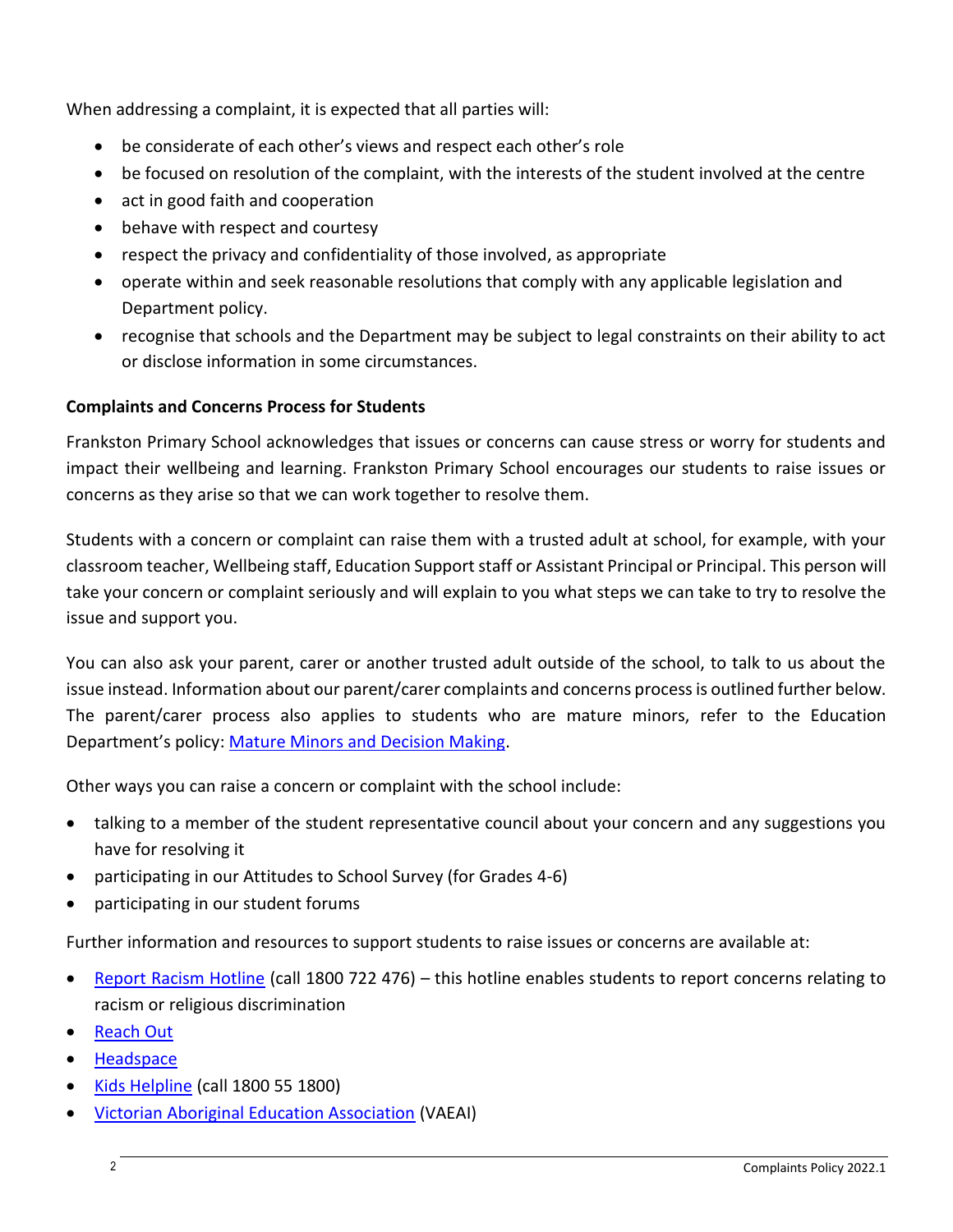# **Complaints and Concerns Process for Parents, Carers and Community Members**

# **Preparation for raising a concern or complaint**

Frankston Primary School encourages parents, carers or members of the community who may wish to submit a complaint to:

- carefully consider the issues you would like to discuss
- remember you may not have all the facts relating to the issues that you want to raise
- think about how the matter could be resolved
- be informed by checking the policies and guidelines set by the Department and Frankston Primary School (see 'Further Information and Resources' section below).

## **Support person**

You are welcome to have a support person to assist you in raising a complaint or concern with our school. Please advise us if you wish to have a support person to assist you, and provide their name, contact details, and their relationship to you.

## **Raising a concern**

Frankston Primary School is always happy to discuss with parents/carers and community members any concerns that they may have. Concerns in the first instance should be directed to your child's teacher. Where possible, teaching school staff will work with you to ensure that your concerns are appropriately addressed.

# **Making a complaint**

Where concerns cannot be resolved in this way, parents or community members may wish to make a formal complaint to the Principal.

If you would like to make a formal complaint, in most cases, depending on the nature of the complaint raised, our school will first seek to understand the issues and will then convene a resolution meeting with the aim of resolving the complaint together. The following process will apply:

- **1. Complaint received:** Please either email the school, or telephone and arrange a meeting through the front office with the Principal to outline your complaint so that we can fully understand what the issues are. We can discuss your complaint in a way that is convenient for you.
- **2. Information gathering:** Depending on the issues raised in the complaint, the Principal or nominee may need to gather further information to properly understand the situation. This process may also involve speaking to others to obtain details about the situation or the concerns raised, and could potentially take time depending on the concern raised.
- **3. Response:** Where possible, a resolution meeting or phone call will be arranged with the Principal or nominee to discuss the complaint with the objective of reaching a resolution satisfactory to all parties. If after the resolution meeting or phone call, we are unable to resolve the complaint together, we will work with you to produce a written summary of the complaint in the event you would like to take further action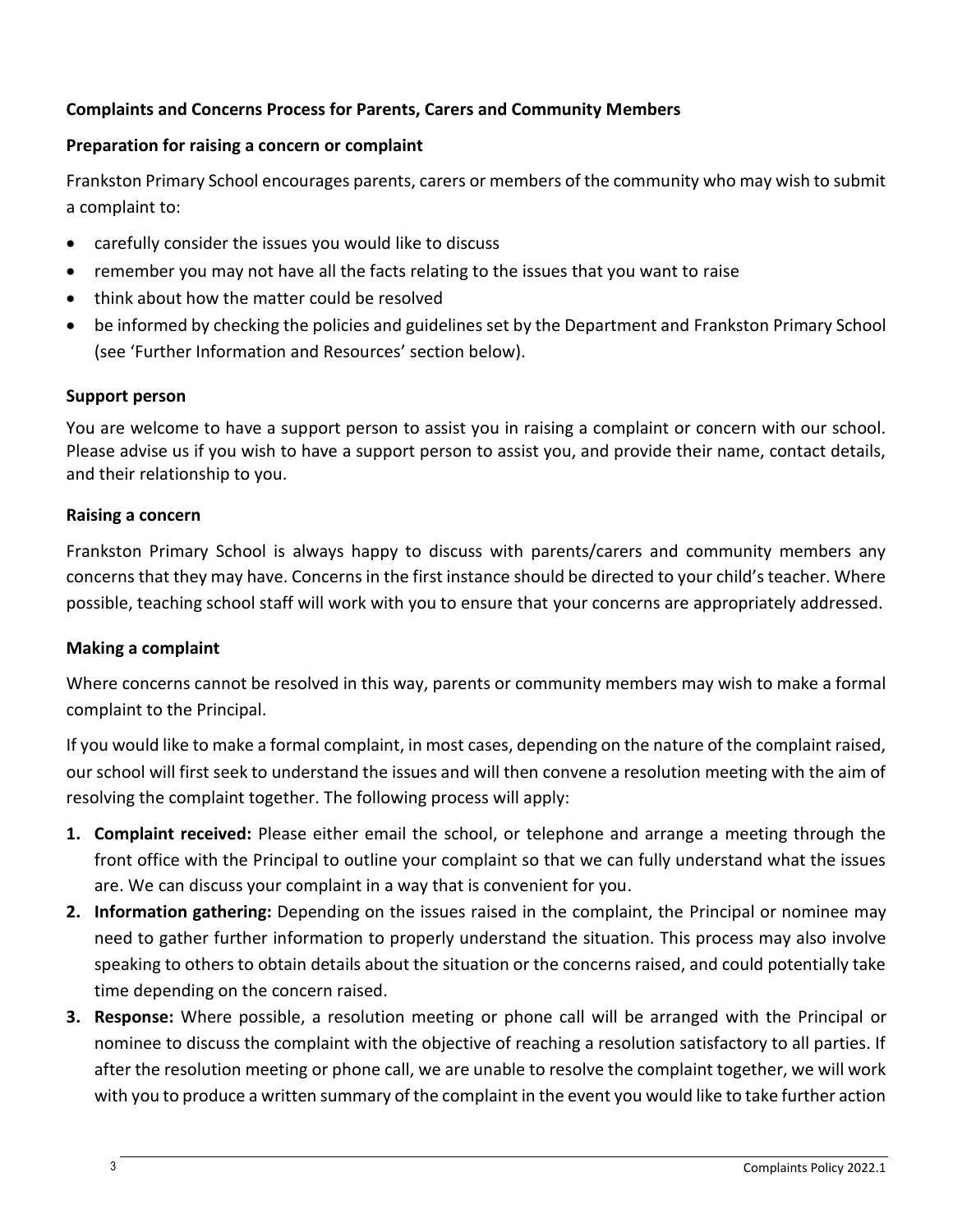about it. In some circumstances, the principal may determine that a resolution meeting would not be appropriate. In this situation, a response to the complaint will be provided in writing.

**4. Timelines:** Frankston Primary School will acknowledge receipt of your complaint as soon as possible (usually within two school days) and will seek to resolve complaints in a timely manner. Depending on the complexity of the complaint, Frankston Primary School may need some time to gather enough information to fully understand the circumstances of your complaint. We will endeavour to complete any necessary information gathering and hold a resolution meeting where appropriate within 10 working days of the complaint being raised. In situations where further time is required, Frankston Primary School will consult with you and discuss any interim solutions to the dispute that can be put in place.

Please note that unreasonable conduct (e.g. vexatious complaints) may need to be managed differently to the procedures in this policy.

# **Resolution**

Where appropriate, Frankston Primary School may seek to resolve a complaint by:

- an apology or expression of regret
- a change of decision
- a change of policy, procedure or practice
- offering the opportunity for student counselling or other support
- other actions consistent with school values that are intended to support the student, parent and school relationship, engagement, and participation in the school community.

In some circumstances, Frankston Primary School may also ask you to attend a meeting with an independent third party, or participate in a mediation with an accredited mediator to assist in the resolution of the dispute.

# **Escalation**

If you are not satisfied that your complaint has been resolved by the school, or if your complaint is about the principal and you do not want to raise it directly with them, then the complaint should be referred to the South East Victorian Region (SEVR) by contacting 1300 338 738.

Frankston Primary School may also refer a complaint to SEVR if we believe that we have done all we can to address the complaint.

For more information about the Department's parent complaints process, including the role of the Regional Office, please see: [Raise a complaint or concern about your school.](https://www.vic.gov.au/raise-complaint-or-concern-about-your-school#speaking-to-your-school)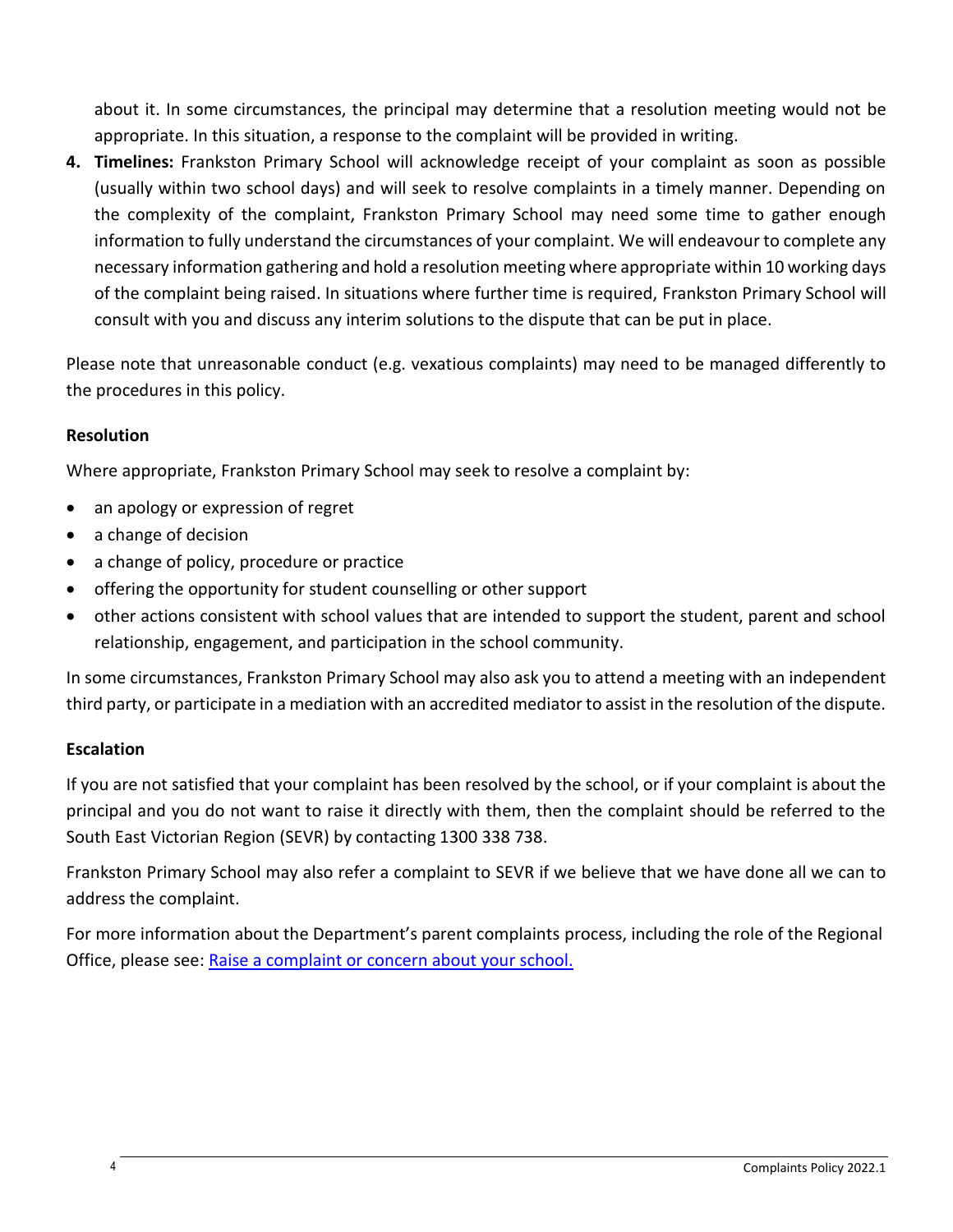## **Record keeping and other requirements**

To meet Department and legal requirements, our school must keep written records of:

- Serious, substantial or unusual complaints
- Complaints relating to the Child Information Sharing Scheme and Family Violence Information Sharing Scheme, to meet regulatory requirements - refer to Child and Family Violence Information Sharing Schemes for further information.

Our school also follows Department policy to ensure that record-keeping, reporting, privacy and employment law obligations are met when responding to complaints or concerns.

# **COMMUNICATION**

This policy will be communicated to our school community in the following ways:

- Available publicly on school website
- Included in staff induction processes
- Discussed at staff meetings and briefings as required
- Included in enrolment packs
- Annual reference in school newsletter
- Hard copy available from school administration upon request

# **FURTHER INFORMATION AND RESOURCES**

Frankston Primary School policies

**•** Statement of Values and School Philosophy

The Department's Policy and Advisory Library (PAL):

[Complaints -](https://www2.education.vic.gov.au/pal/complaints/policy) Parents

The Department's parents' website:

- [Raise a complaint or concern about your school](https://www.vic.gov.au/raise-complaint-or-concern-about-your-school)
- [Report racism or religious discrimination in schools](https://www.vic.gov.au/report-racism-or-religious-discrimination-schools)